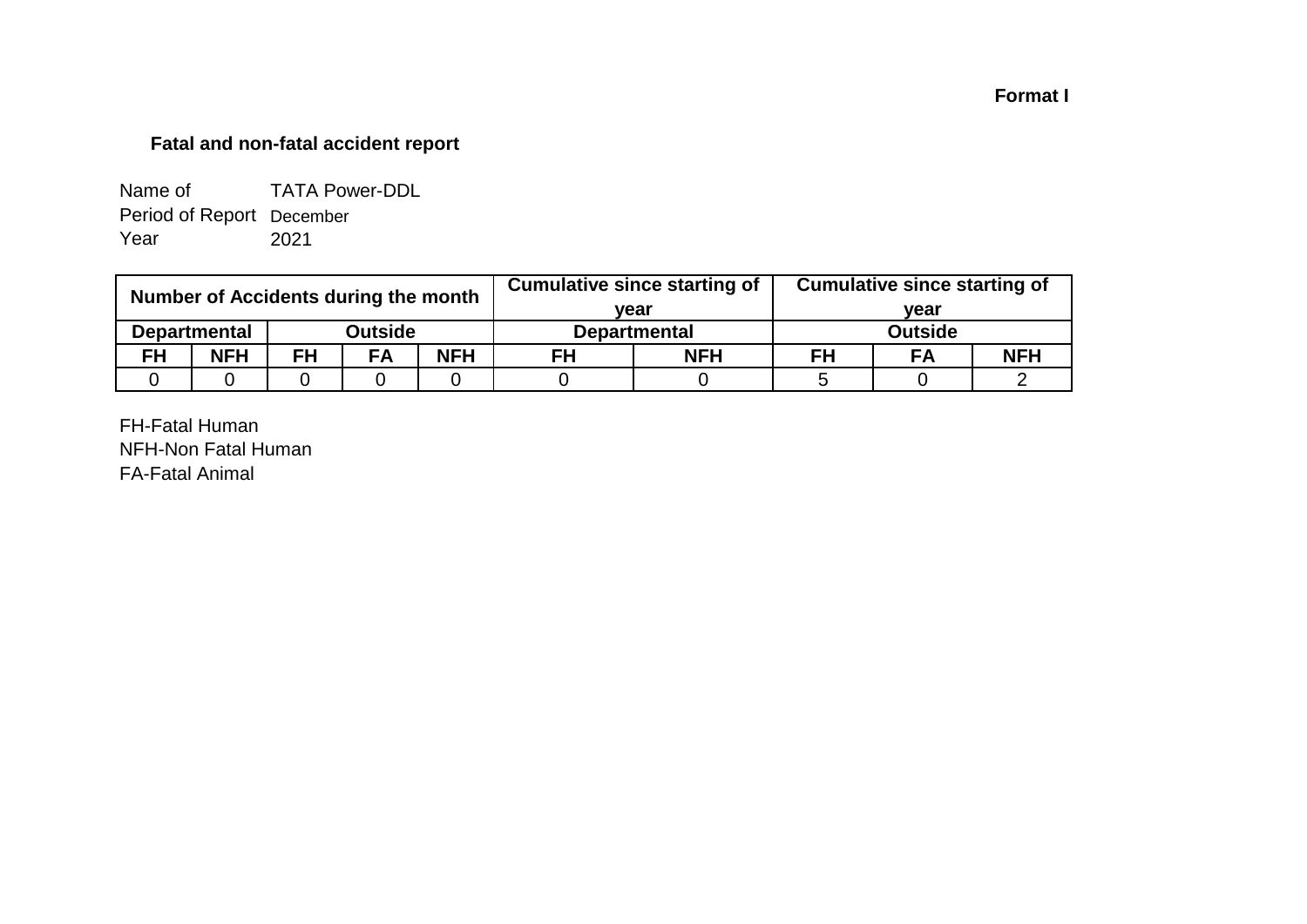#### **Action taken report for safety measures complied for the accidents occurred**

Name of Company Period of Report Year

December 2021 TATA Power-DDL

| SI.No. | Location of I<br>accident<br>of victim | Date of<br>and details   occurrence | Type of<br>accident | <b>Cause of accident</b> | Findings of<br><b>CEI/EI/ AEI</b> | <b>Remedies</b><br>bv<br><b>CEI/EI//AEI</b><br>in various<br>cases | remedy<br>suggested<br><b>is complied</b> | suggested   Whether the   Action taken to<br>  avoid recurrence   Amount paid as  <br>of such<br>accidents | compensation |
|--------|----------------------------------------|-------------------------------------|---------------------|--------------------------|-----------------------------------|--------------------------------------------------------------------|-------------------------------------------|------------------------------------------------------------------------------------------------------------|--------------|
|        |                                        |                                     | <b>INA</b>          |                          |                                   |                                                                    |                                           |                                                                                                            |              |

**Format II**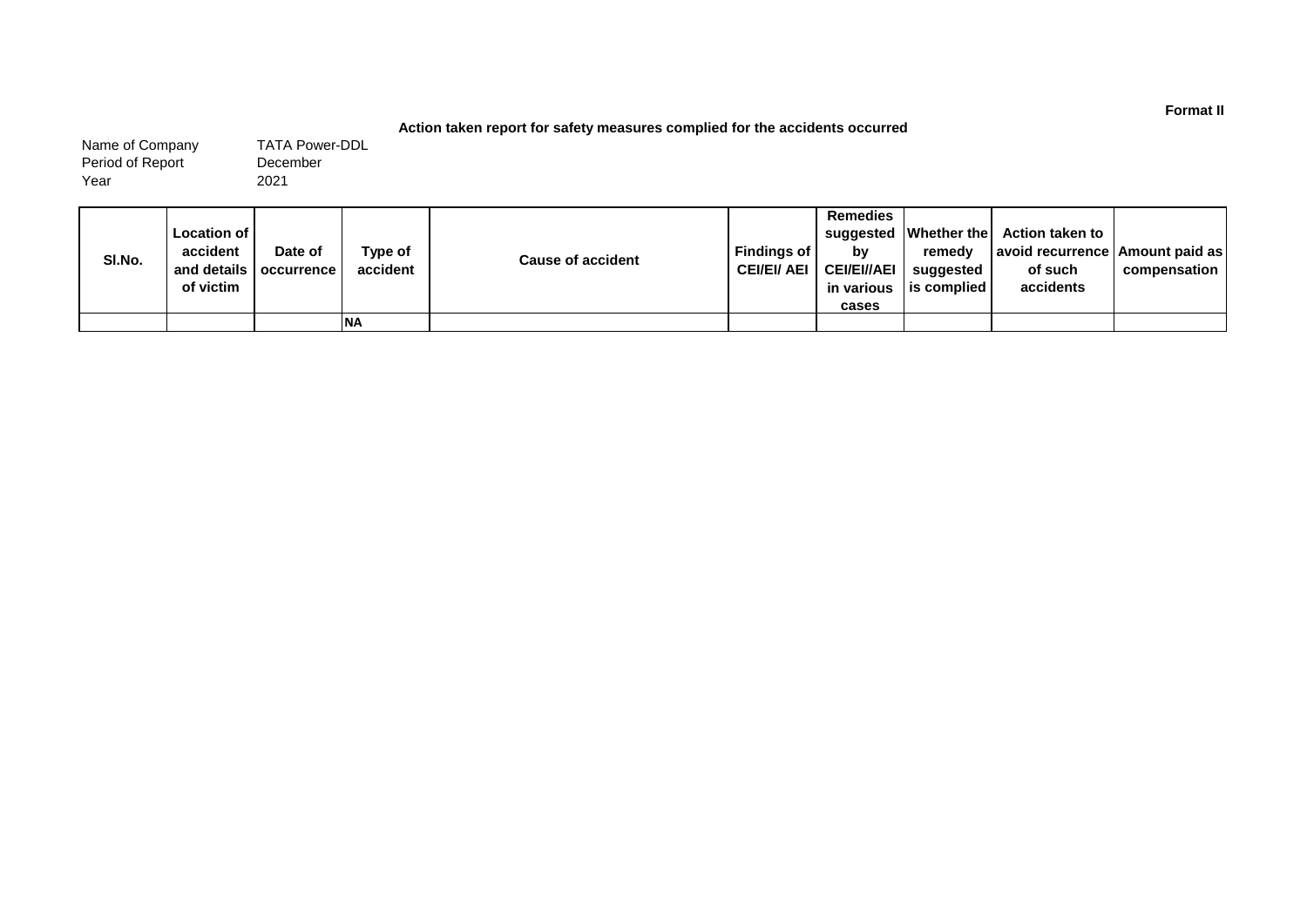**Format III**

## **Restoration of Power Supply**

Name of Company TATA Power-DDL Period of Report Year

| TATA Power-D |  |
|--------------|--|
| December     |  |
| 2021         |  |

|                                                                                                                                                                                                                                | <b>Standard w.r.t AT&amp;C losses</b> |                                                                                                              | Pending          | <b>Complaint</b>                         |                   | <b>Complaints attended during the</b> |                                           |                                    |              |                                               |
|--------------------------------------------------------------------------------------------------------------------------------------------------------------------------------------------------------------------------------|---------------------------------------|--------------------------------------------------------------------------------------------------------------|------------------|------------------------------------------|-------------------|---------------------------------------|-------------------------------------------|------------------------------------|--------------|-----------------------------------------------|
| <b>Service Area</b>                                                                                                                                                                                                            | <b>Upto 10%</b>                       | More than<br>10% and<br>upto 20%                                                                             | More than<br>20% | complaint<br>of the<br>previous<br>month | received<br>month | <b>Total</b><br>during the Complaint  | Within<br><b>Specified</b><br><b>Time</b> | <b>Beyond</b><br>specified<br>time | <b>Total</b> | <b>Balance</b><br>complaint to<br>be attended |
| 1                                                                                                                                                                                                                              |                                       | $\mathbf{2}$                                                                                                 |                  | 3                                        | 4                 | $5 = 3 + 4$                           | 6                                         | $\overline{7}$                     | $8 = 6 + 7$  | $9 = 5 - 8$                                   |
| Continuous<br>failure<br>power<br>and<br>individual<br>consumer<br>group of<br>consumer upto 100 connected at Low<br>voltage supply, excluding the failure where<br>distribution<br>transformer<br>requires<br>replacement.    |                                       | affecting Within 3hrs Within 4hrs Within 6hr                                                                 |                  | $\mathbf 0$                              | 16055             | 16055                                 | 16052                                     | 3                                  | 16055        | 0                                             |
| Continuous power failure affecting more Within 2hrs Within 3hrs Within 4hrs<br>than 100<br>consumers connected at Low voltage<br>supply excluding the failure where<br>transformer<br>distribution<br>requires<br>replacement. |                                       |                                                                                                              |                  | $\mathbf 0$                              | 3236              | 3236                                  | 3212                                      | 24                                 | 3236         | $\mathbf 0$                                   |
| Continuous power supply failure requiring<br>replacement of distribution transformer.                                                                                                                                          |                                       | Within 6hrs                                                                                                  |                  | $\mathbf 0$                              | 12                | 12                                    | 11                                        | $\mathbf{1}$                       | 12           | $\mathbf 0$                                   |
| failure<br>affecting<br>Continuous<br>power<br>connected through High<br>consumers<br>Voltage Distribution System (HVDS) and<br>not covered under (i) & (ii) above                                                             |                                       | Within 3hrs                                                                                                  |                  | $\Omega$                                 | 8525              | 8525                                  | 8520                                      | 5                                  | 8525         | $\Omega$                                      |
| Continuous scheduled power outages                                                                                                                                                                                             |                                       | Within 12hrs or restoration of power<br>supply by 6PM                                                        |                  | $\Omega$                                 | 601               | 601                                   | 599                                       | $\overline{2}$                     | 601          | $\Omega$                                      |
| Replacement of burnt meter or stolen Restoration of supply within three<br>meter                                                                                                                                               | meter.<br>days                        | hours either by bypassing the burnt<br>meter or by installing temporary<br>Meter to be replaced within three |                  | $\Omega$                                 | 274               | 274                                   | 274                                       | 0                                  | 274          | 0                                             |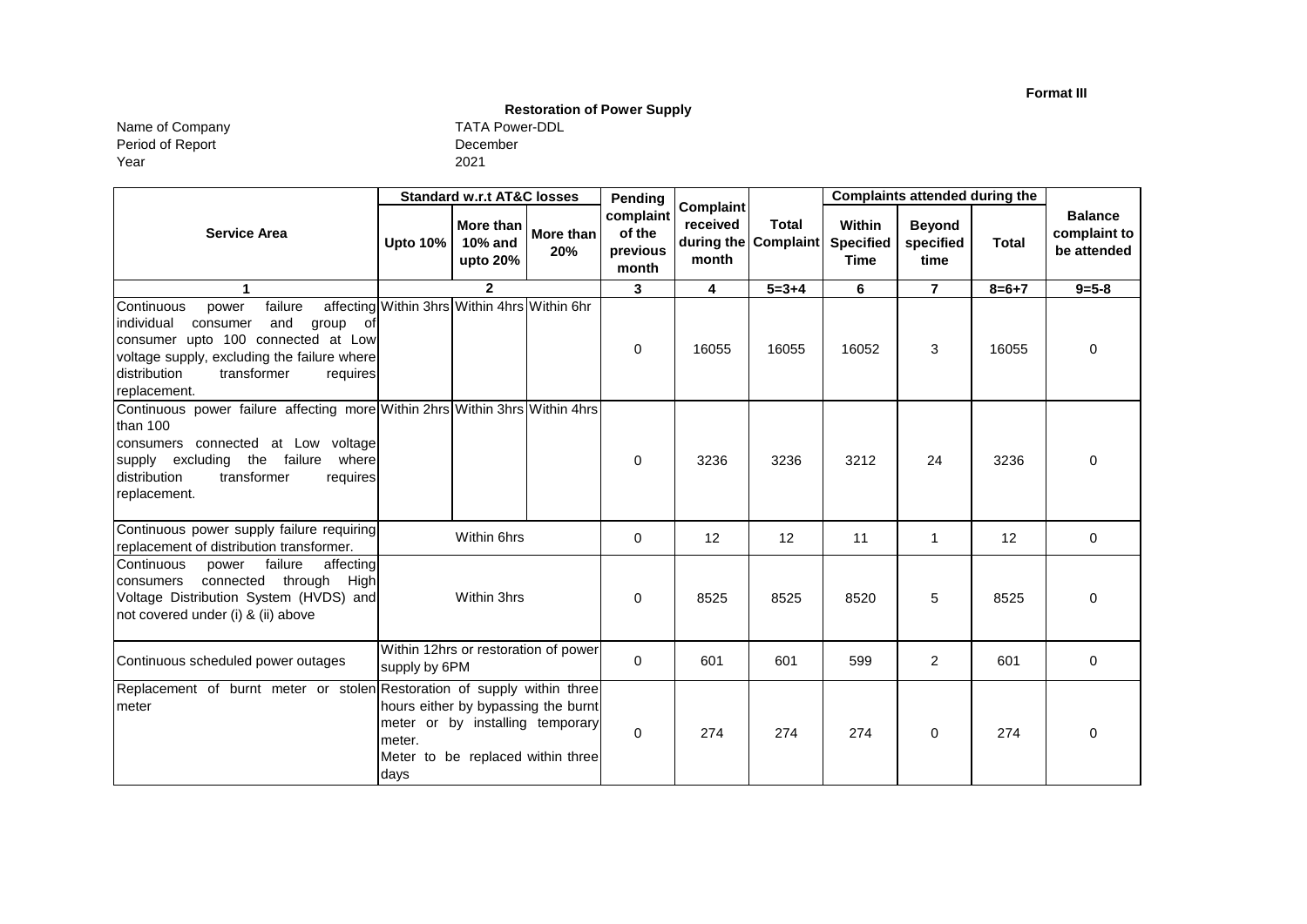# **Quality of Power Supply**<br>TATA Power-DDL

Name of Company Period of Report Year

December 2021

|                                                                                                      |                                 |                                                     |                                                     |                                  | <b>Complaints attended during</b><br>the month |                                    |                |                                                  |
|------------------------------------------------------------------------------------------------------|---------------------------------|-----------------------------------------------------|-----------------------------------------------------|----------------------------------|------------------------------------------------|------------------------------------|----------------|--------------------------------------------------|
| <b>Service Area</b>                                                                                  | <b>Standard</b>                 | Pending<br>complaint<br>of the<br>previous<br>month | <b>Complaint</b><br>received<br>during the<br>month | <b>Total</b><br><b>Complaint</b> | Within<br><b>Specified</b><br><b>Time</b>      | <b>Beyond</b><br>specified<br>time | <b>Total</b>   | <b>Balance</b><br>complaint<br>to be<br>attended |
|                                                                                                      | 2                               | 3                                                   | 4                                                   | $5 = 3 + 4$                      | 6                                              | 7                                  | $8=6+7$        | $9 = 5 - 8$                                      |
| Local Problem                                                                                        | Resolution Within<br>4hrs       | $\mathbf 0$                                         | $\pmb{0}$                                           | $\mathbf 0$                      | $\overline{0}$                                 | $\overline{0}$                     | $\Omega$       | $\mathbf 0$                                      |
| Tap<br>setting<br>transformer                                                                        | of Resolution Within<br>24hr    | 0                                                   | $\mathbf 0$                                         | $\pmb{0}$                        | $\mathbf 0$                                    | 0                                  | $\mathbf 0$    | $\mathbf 0$                                      |
| Repair<br>Distribution<br>Line/transform/<br>capacitor                                               | of Resolution Within<br>15 days | 0                                                   | $\boldsymbol{0}$                                    | $\mathbf 0$                      | $\overline{0}$                                 | $\overline{0}$                     | $\overline{0}$ | $\mathbf 0$                                      |
| Installation and Up Resolution within<br>of<br>gradation<br>Tension/<br>Low<br><b>Tension System</b> | High 90 days                    | 0                                                   | $\pmb{0}$                                           | $\mathbf 0$                      | $\overline{0}$                                 | $\overline{0}$                     | 0              | $\mathbf 0$                                      |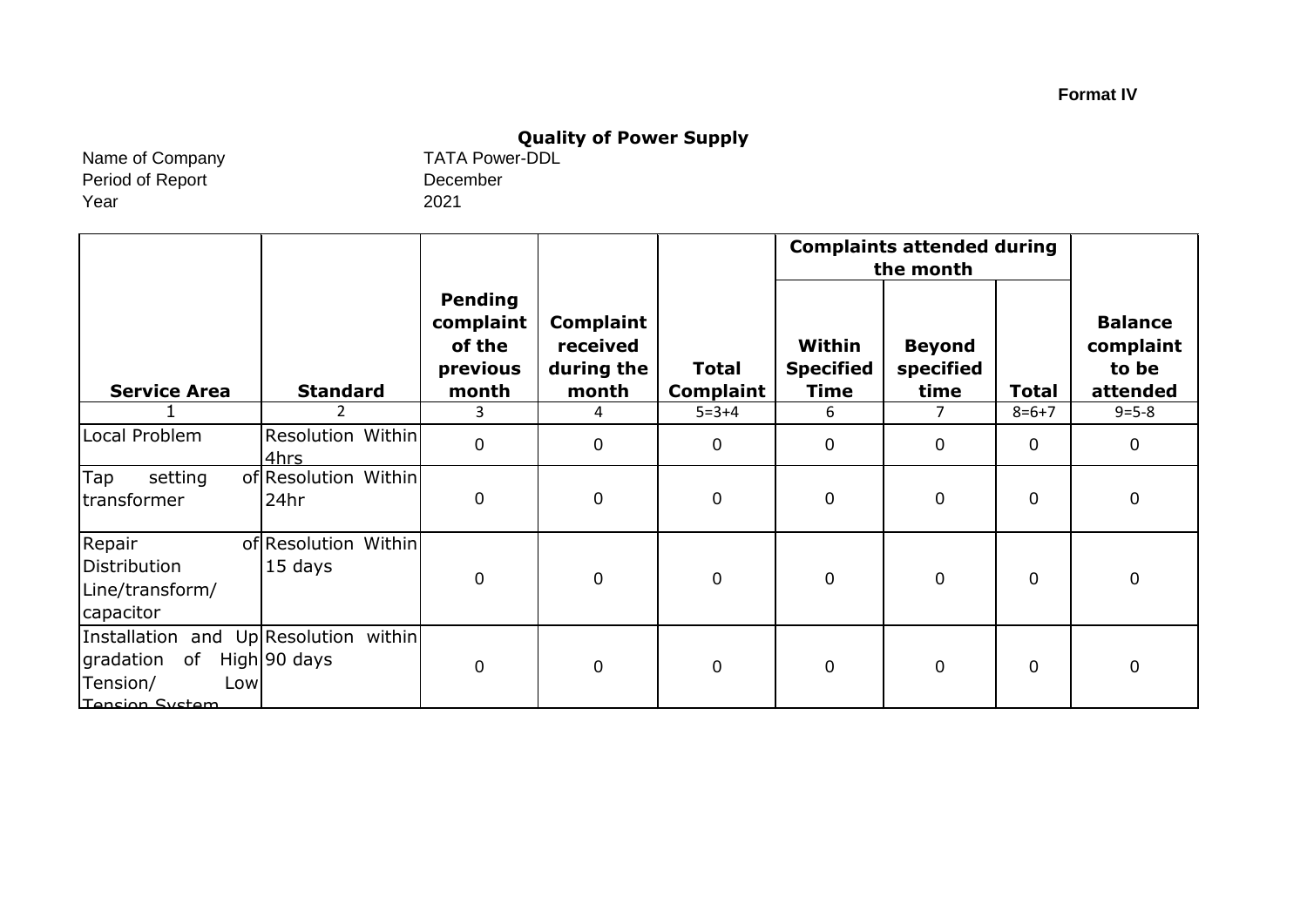#### **Format V**

#### **Complaint about meters**

| Name of Company |  |
|-----------------|--|
|-----------------|--|

any any the Company TATA Power-DDL

December

2021

Period of Report

Year

|                                                   |                                                                                                                                                                                                                           |                                                  |                                              |                                  | Complaints attended during the month       |                |              |                                            |
|---------------------------------------------------|---------------------------------------------------------------------------------------------------------------------------------------------------------------------------------------------------------------------------|--------------------------------------------------|----------------------------------------------|----------------------------------|--------------------------------------------|----------------|--------------|--------------------------------------------|
| <b>Service Area</b>                               | <b>Standard</b>                                                                                                                                                                                                           | Pending<br>complaint of<br>the previous<br>month | Complaint<br>received<br>during the<br>month | <b>Total</b><br><b>Complaint</b> | With in<br>Specified Time   specified time | <b>Beyond</b>  | <b>Total</b> | <b>Balance complaint</b><br>to be attended |
| 1                                                 | $\overline{\mathbf{2}}$                                                                                                                                                                                                   | 3                                                | 4                                            | $5 = 3 + 4$                      | 6                                          | $\overline{7}$ | $8 = 6 + 7$  | $9 = 5 - 8$                                |
| test<br>accuracy<br>meter-Fast                    | Complaint lodged for Within fifteen days of receipt<br>of of complaint                                                                                                                                                    | 276                                              | 387                                          | 663                              | 438                                        | $\mathbf 0$    | 438          | 225                                        |
| test<br>accuracy<br>meter-Slow                    | Complaint lodged for Within fifteen days of receipt<br>of of complaint                                                                                                                                                    | 34                                               | 49                                           | 83                               | 53                                         | 0              | 53           | 30                                         |
| Complaint lodged for Within<br>defective<br>meter | fifteen<br>days<br>of<br>stuck declaring meter defective                                                                                                                                                                  | 369                                              | 882                                          | 1251                             | 973                                        | 18             | 991          | 260                                        |
| burnt meter                                       | Complaint lodged for Restoration of supply within<br>either<br>hours<br>three<br>by<br>bypassing the burnt meter or<br>installing<br>temporary<br>bv<br>meter.Meter<br>$\mathsf{to}$<br>bel<br>replaced within three days | 36                                               | 309                                          | 345                              | 303                                        | 8              | 311          | 34                                         |
| stolen meter                                      | Complaint lodged for Restoration of supply within<br>either<br>hours<br>three<br>by<br>bypassing the burnt meter or<br>installing<br>temporary<br>by<br>meter. Meter to be replaced<br>within three days.                 | 25                                               | 39                                           | 64                               | 30                                         | 5              | 35           | 29                                         |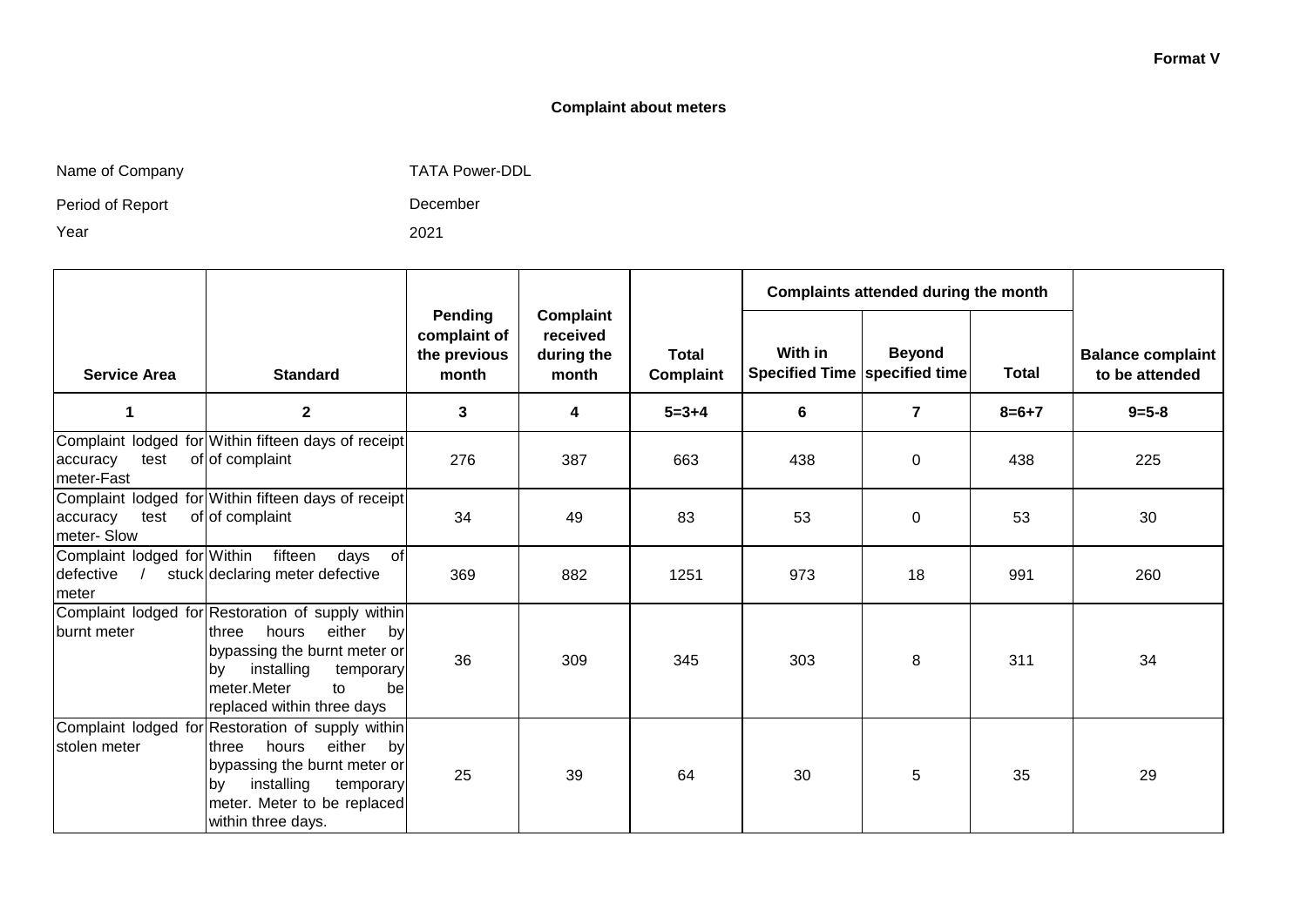## **New connections/Additional Load, where power supply can be provided from existing network**

| Name of Company  | <b>TATA Power-DDL</b> |
|------------------|-----------------------|
| Period of Report | December              |
| Year             | 2021                  |

|                                                |                                                                                      | Pending<br>complaint of | <b>Complaint</b><br>received | <b>Total</b> | <b>Complaints attended during the</b>            | <b>Balance</b>                  |              |                             |
|------------------------------------------------|--------------------------------------------------------------------------------------|-------------------------|------------------------------|--------------|--------------------------------------------------|---------------------------------|--------------|-----------------------------|
| <b>Description</b>                             | <b>Standard</b>                                                                      | the previous<br>month   | during the<br>month          | Complaint    | <b>Within</b><br><b>Specified</b><br><b>Time</b> | <b>Beyond</b><br>specified time | <b>Total</b> | complaint to<br>be attended |
|                                                | $\mathbf{2}$                                                                         | 3                       | 4                            | $5 = 3 + 4$  | 6                                                | 7                               | $8 = 6 + 7$  | $9 = 5 - 8$                 |
| road<br>permission<br>required                 | Where no RoW or Within 8 days from<br>cutting the acceptance<br>of<br>is application | 1965                    | 7531                         | 9496         | 7202                                             | 40                              | 7242         | 2254                        |
| Where<br>RoW<br>road<br>permission<br>required | or Within 15 days from<br>cutting the acceptance of<br>is application                | 0                       | $\mathbf 0$                  | $\mathbf 0$  | 0                                                | $\mathbf 0$                     | $\mathbf 0$  | $\mathbf 0$                 |

**Format VI**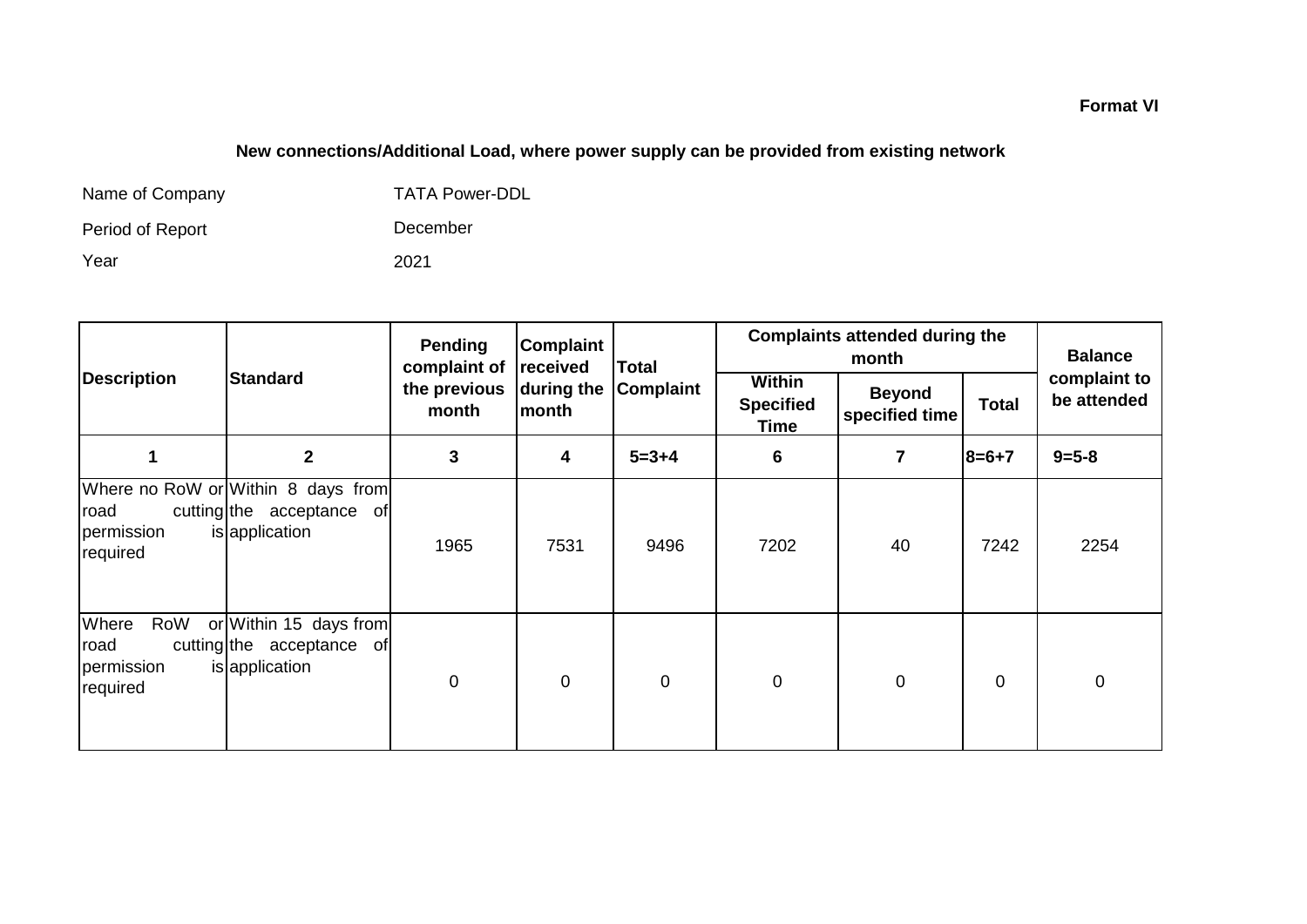#### **Applications for New connections/Additional Load, where power supply requires extension of distribution system**

Name of Company TATA Power-DDL

Period of Report

December

Year 2021

|                                                                                                                                                                                                                                              |                                                        | Pending                               | Complaint                       | <b>Complaints attended during the</b><br>Total<br>month |                                    | <b>Balance</b>                     |              |                             |
|----------------------------------------------------------------------------------------------------------------------------------------------------------------------------------------------------------------------------------------------|--------------------------------------------------------|---------------------------------------|---------------------------------|---------------------------------------------------------|------------------------------------|------------------------------------|--------------|-----------------------------|
| <b>Description</b>                                                                                                                                                                                                                           | <b>Standard</b>                                        | complaint of<br>the previous<br>month | received<br>during the<br>month | Complaint                                               | Within<br><b>Specified</b><br>Time | <b>Beyond</b><br>specified<br>time | <b>Total</b> | complaint to<br>be attended |
|                                                                                                                                                                                                                                              | $\mathbf 2$                                            | 3                                     | 4                               | $5 = 3 + 4$                                             | 6                                  | 7                                  | $8 = 6 + 7$  | $9 = 5 - 8$                 |
| Electrified<br>$\mathbf{1}$ .<br>Areas<br>extension of line upto five poles is receipt of full payment against<br>required)                                                                                                                  | (where Within 15 days from the date of<br>demand note. | 49                                    | 45                              | 94                                                      | 33                                 | $\overline{2}$                     | 35           | 59                          |
| I2.<br>Electrified<br>Areas<br>extension of lines or augmentation receipt of full payment against<br>of Distribution Transformation on demand note.<br>capacity, where peak load of<br>transformer has reached 90% of its<br>rated capacity) | (Where Within 2 months from the date of                | 83                                    | 31                              | 114                                                     | 37                                 | 3                                  | 40           | 74                          |
| 3. Electrified Areas (Where new Within 4 months from the date of<br>Distribution<br>Transformer<br>required)                                                                                                                                 | is receipt of<br>payment against<br>demand note        | 259                                   | 65                              | 324                                                     | 81                                 |                                    | 82           | 242                         |
| 4. Electrified Areas (Where existing Within 6 months from the date of<br>11 KV network needs to be receipt of payment against<br>augmented)                                                                                                  | demand note                                            | 121                                   | 25                              | 146                                                     | 43                                 | $\Omega$                           | 43           | 103                         |
| 5. Electrified Areas (Where existing Within 8 months from the date of<br>66/33 kV grid sub-station needs to receipt of payment against<br>be augmented)                                                                                      | demand note                                            | 205                                   | 35                              | 240                                                     | 59                                 | 6                                  | 65           | 175                         |

#### **Format VII**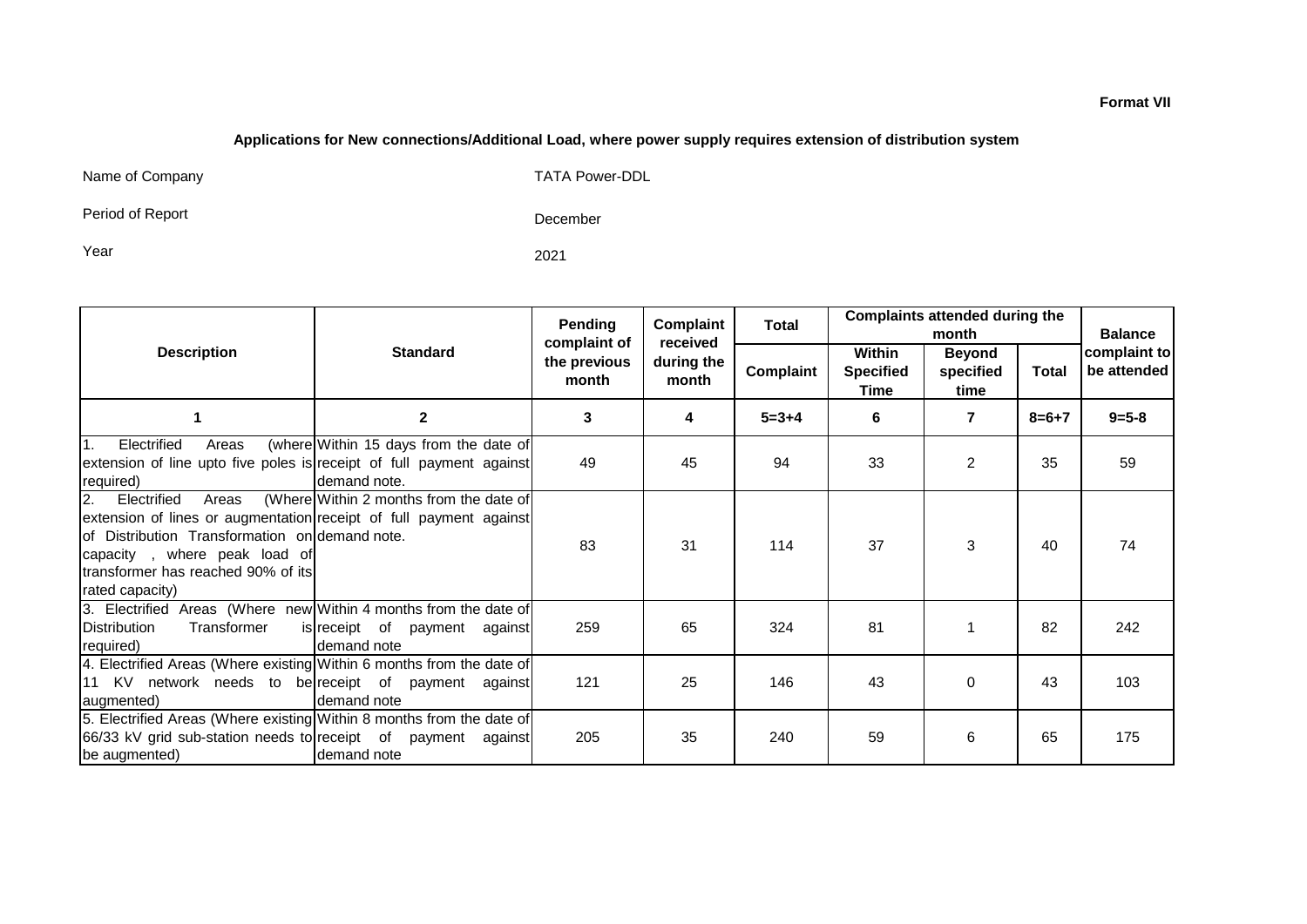#### **Connection in un-electrified areas**

| Name of Company  |  |
|------------------|--|
| Period of Report |  |

Period of Report

TATA Power-DDL

2021

December

|                                            |                                                                                                                                                                                                                                                                                                                                                                                                   | Pending<br>complaint of | Complaint           | Total<br>received | Complaints attended during the<br>month |                             |              | <b>Balance complaint</b> |
|--------------------------------------------|---------------------------------------------------------------------------------------------------------------------------------------------------------------------------------------------------------------------------------------------------------------------------------------------------------------------------------------------------------------------------------------------------|-------------------------|---------------------|-------------------|-----------------------------------------|-----------------------------|--------------|--------------------------|
| <b>Service Area</b>                        | <b>Standard</b>                                                                                                                                                                                                                                                                                                                                                                                   | the previous<br>month   | during the<br>month | Complaint         | Within<br><b>Specified</b><br>Time      | Beyond<br>specified<br>time | Total        | to be attended           |
|                                            |                                                                                                                                                                                                                                                                                                                                                                                                   | 3                       |                     | $5 = 3 + 4$       | 6                                       |                             | $18 = 6 + 7$ | $9 = 5 - 8$              |
| Un- Electrified Areas<br>is possible)      | Within 4 months from the date of receipt of approval from the<br>(Where connection from Commission, wherever required, subject to:<br>nearby existing network (i) receipt of service line cum development charges under Regulation<br>21 from the developer or the applicant as the case may be; and<br>(ii) Availability of right of way & land, wherever required                               |                         |                     |                   | $\Omega$                                | 0                           | 0            |                          |
| <b>Green Field Projects</b><br>needs<br>to | Un- Electrified Areas/ Within 12 months from the date of receipt of approval from the<br>Commission, wherever required, subject to:<br>(Where new network is (i) receipt of service line cum development charges under Regulation<br>to be laid or grid station 21 from the developer or the applicant as the case may be; and<br>be (ii) availability of right of way & land, wherever required. | 21                      |                     | 24                | 3                                       |                             | 5            | 19                       |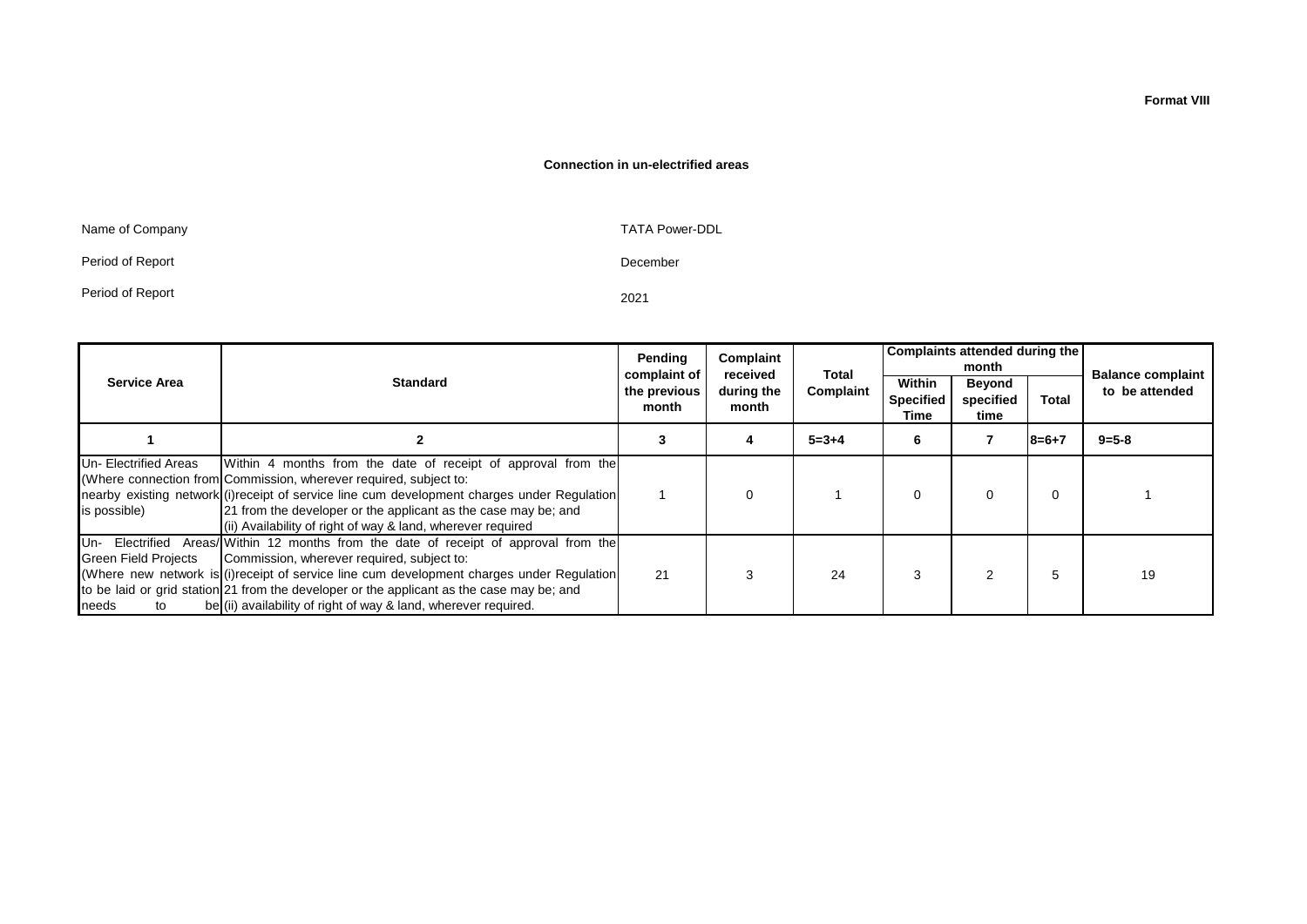#### **Transfer of Consumer's connection and conversion of services**

Name of Company Period of Report Year

December 2021 TATA Power-DDL

|                                                                                    |                                                                                                            | Pending                               | Complaint                    | <b>Total</b> | <b>Complaints attended during the</b><br>month |                                    |          | <b>Balance</b>              |
|------------------------------------------------------------------------------------|------------------------------------------------------------------------------------------------------------|---------------------------------------|------------------------------|--------------|------------------------------------------------|------------------------------------|----------|-----------------------------|
| <b>Service Area</b>                                                                | <b>Standard</b>                                                                                            | complaint of<br>the previous<br>month | received during<br>the month |              | <b>Complaint Within Specified</b><br>Time      | <b>Beyond</b><br>specified<br>time | Total    | complaint to<br>be attended |
|                                                                                    | 2                                                                                                          | 3                                     | $\overline{4}$               | $5 = 3 + 4$  | 6                                              | $\overline{7}$                     | $8=6+7$  | $9 = 5 - 8$                 |
| <b>Transfer of Name</b>                                                            | billing cycles of<br>Within two<br>acceptance of application or<br>clearing of dues whichever is<br>llater | 525                                   | 5443                         | 5968         | 5419                                           |                                    | 5420     | 548                         |
| Load reduction                                                                     | Within ten days of acceptance<br>lof<br>application,<br>shall<br>bel<br>effective from next billing cycle  | 100                                   | 908                          | 1008         | 903                                            | 26                                 | 929      | 79                          |
| Change of category                                                                 | Change of category within 7<br>days of<br>acceptance<br>οf<br>application                                  | 116                                   | 389                          | 505          | 408                                            | $\overline{2}$                     | 410      | 95                          |
| In case connection is<br>denied after receipt of<br>payment against demand<br>note |                                                                                                            |                                       |                              |              | <b>NA</b>                                      |                                    |          |                             |
| Connection energized<br>through loop                                               |                                                                                                            | $\mathbf 0$                           | $\Omega$                     | $\mathbf 0$  | $\Omega$                                       | $\Omega$                           | $\Omega$ | $\Omega$                    |
| If notice for downward<br>revision if any is not sent                              | By 31st May                                                                                                | $\mathbf 0$                           | 0                            | 0            | $\Omega$                                       | 0                                  | 0        | $\Omega$                    |

#### **Format IX**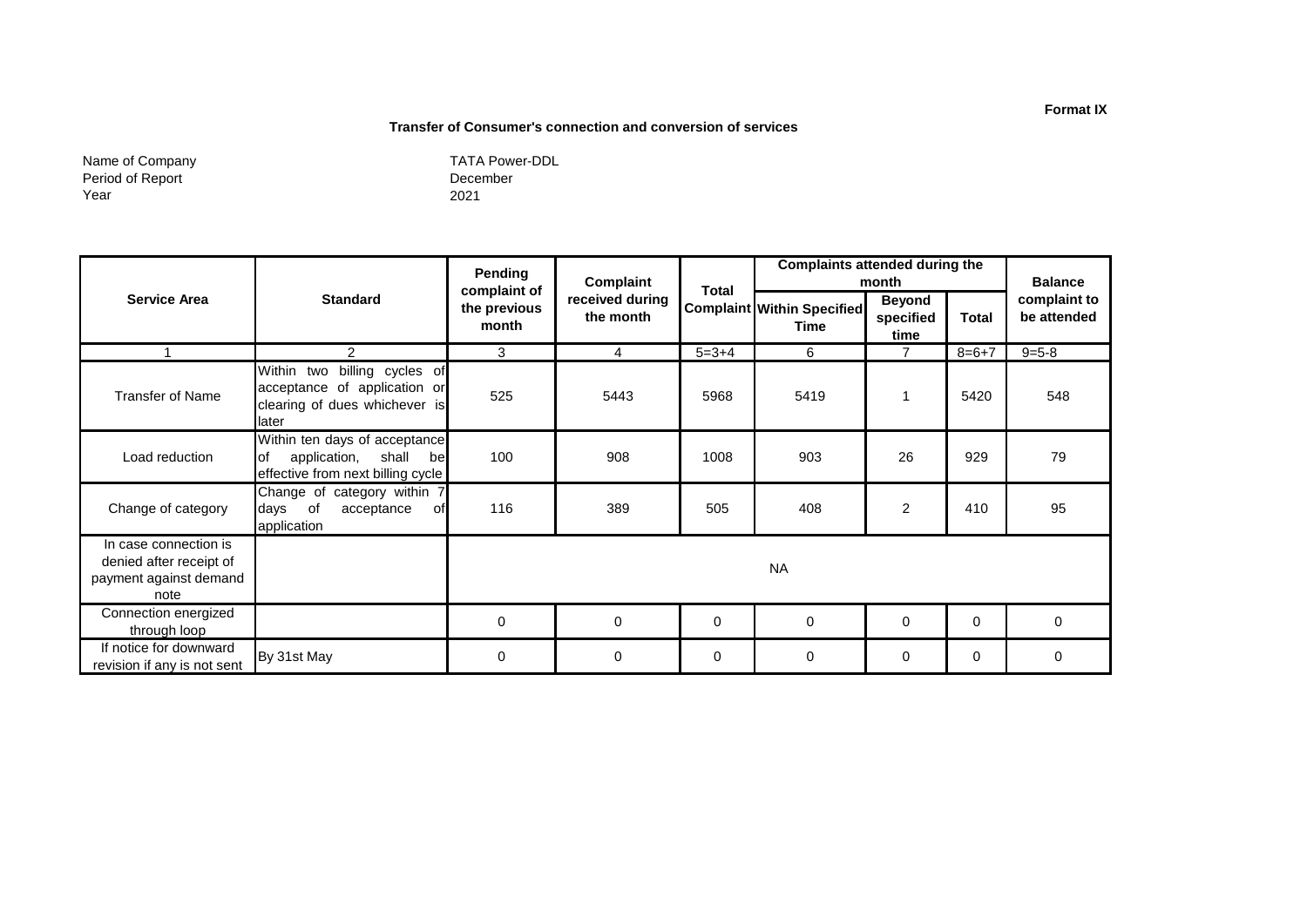#### **Complaints about consumer's bills, disconnection, reconnection of supply**

Name of Company

TATA Power-DDL

Period of Report

Year

2021

December

|                                                                                                           |                                                                                                                                                                            | Pending                            | Complaint                    | Complaints attended during the month<br>Total |                                        |                                 |             | Balance                     |
|-----------------------------------------------------------------------------------------------------------|----------------------------------------------------------------------------------------------------------------------------------------------------------------------------|------------------------------------|------------------------------|-----------------------------------------------|----------------------------------------|---------------------------------|-------------|-----------------------------|
| <b>Service Area</b>                                                                                       | <b>Standard</b>                                                                                                                                                            | complaint of the<br>previous month | received during<br>the month | <b>Complaint</b>                              | <b>Within</b><br><b>Specified Time</b> | <b>Beyond</b><br>specified time | Total       | complaint to<br>be attended |
|                                                                                                           |                                                                                                                                                                            | 3                                  | 4                            | $5 = 3 + 4$                                   | 6                                      |                                 | $8 = 6 + 7$ | $9 = 5 - 8$                 |
| Complaints on billing                                                                                     | intimate<br>the<br>shall<br>Licensee<br>result to the consumer within 7<br>receipt of<br>of<br>thel<br>days<br>complaint.                                                  | 24                                 | 294                          | 318                                           | 289                                    | 0                               | 289         | 29                          |
| Non-Payment of dues by<br>the consumer                                                                    |                                                                                                                                                                            | $\Omega$                           | 0                            | 0                                             | 0                                      | 0                               | 0           | $\Omega$                    |
| Request for reconnection                                                                                  | Licensee shall reconnect the<br>consumer's installation within<br>24hrs of payment                                                                                         | 266                                | 53                           | 319                                           | 53                                     | 0                               | 53          | 266                         |
| Final bill for<br>vacation of<br>Premises<br>change of<br>Consumer<br>occupancy/<br>wanting disconnection | Licensee to carry out special<br>reading and prepare final bill,<br>including all arrears upto the<br>date of billing, within five days<br>from the date of disconnection. | 733                                | 2200                         | 2933                                          | 2042                                   | 180                             | 2222        | 711                         |

#### **Format X**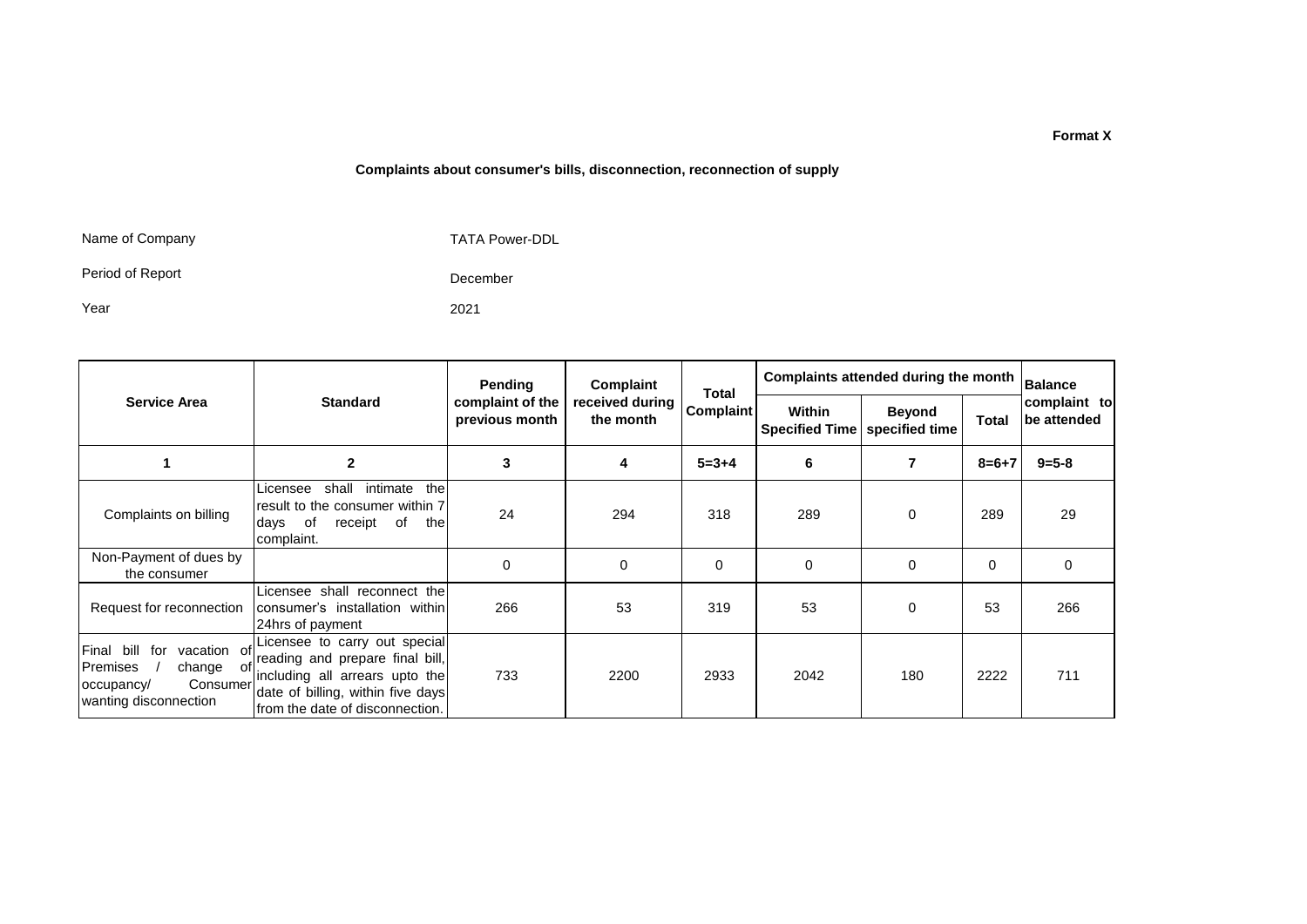## **Format XI**

## **Failure of Distribution Transformer**

Period of Report Year 2021 Name of Company

TATA Power-DDL

| No.<br>of<br>transformers at<br>beginning<br>Imonth | Distribution No. of Distribution Total<br>at the transformers added distribution<br>the during the month | number<br>transformers | , Number<br><sup>of</sup> distribution<br><b>Itransformers</b><br>failed | of $\vert_{\%}$<br><b>Failure</b><br>of l<br>rate<br><b>distribution</b><br><b>transformers</b> |
|-----------------------------------------------------|----------------------------------------------------------------------------------------------------------|------------------------|--------------------------------------------------------------------------|-------------------------------------------------------------------------------------------------|
|                                                     |                                                                                                          | $3 = 1 + 2$            |                                                                          | $15=(4)*100/(3)%$                                                                               |
| 31084                                               | $-58$                                                                                                    | 31026                  | 46                                                                       | 0.15                                                                                            |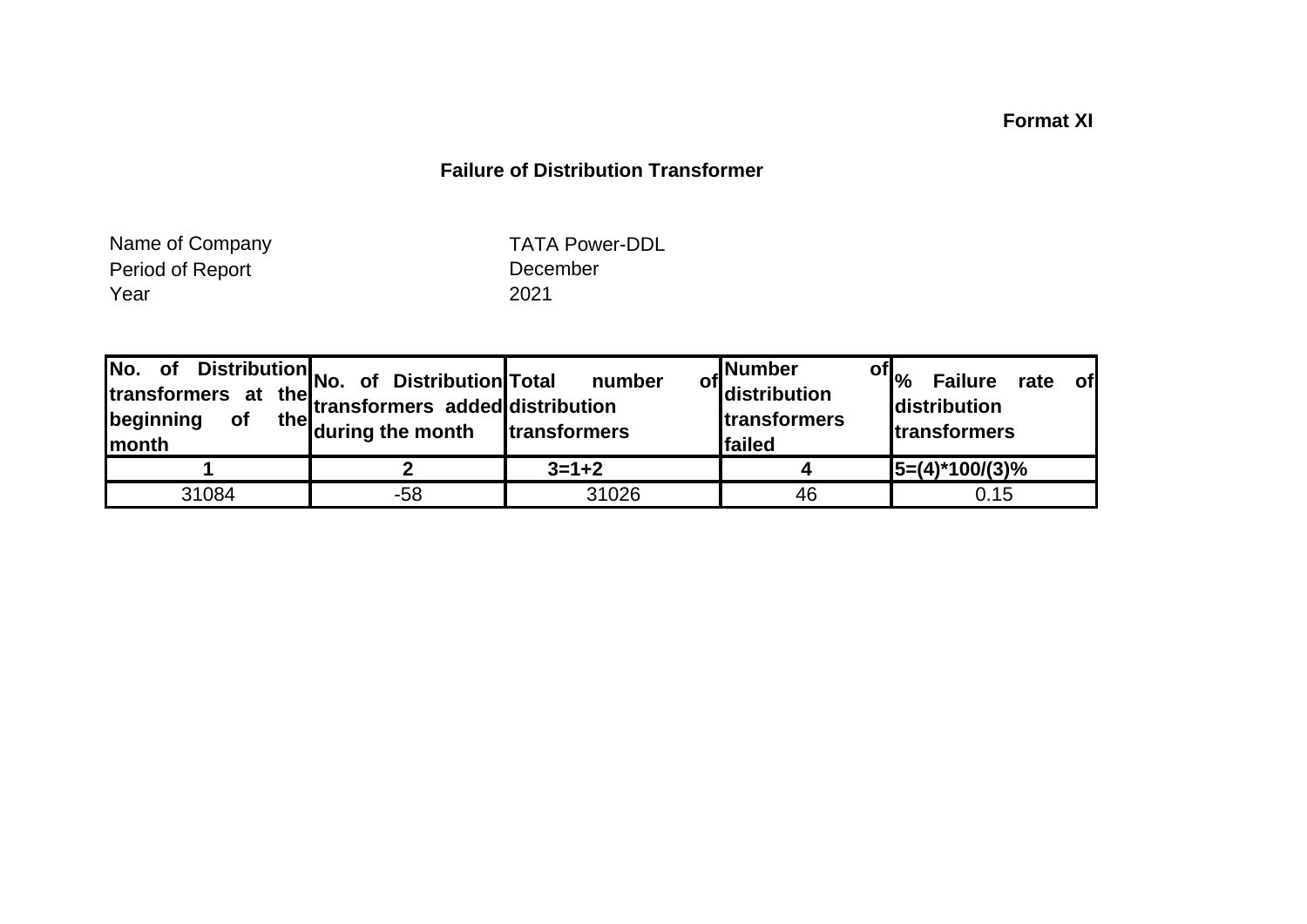## **Format XII**

## **Failure of Power Transformer**

Period of Report Year 2021 Name of Company

TATA Power-DDL

|     | Power<br>No. of Power<br>of the during the month transformers and transformers and transformers | of Power Total number of Number of Power | <b>transformers</b><br><b>Ifailed</b> | <b>Failure</b><br>rate of<br><b>Power transformers</b> |
|-----|-------------------------------------------------------------------------------------------------|------------------------------------------|---------------------------------------|--------------------------------------------------------|
|     |                                                                                                 | $3=1+2$                                  |                                       | $ 5=(4)^*100/(3)\%$                                    |
| 212 |                                                                                                 | 212                                      |                                       |                                                        |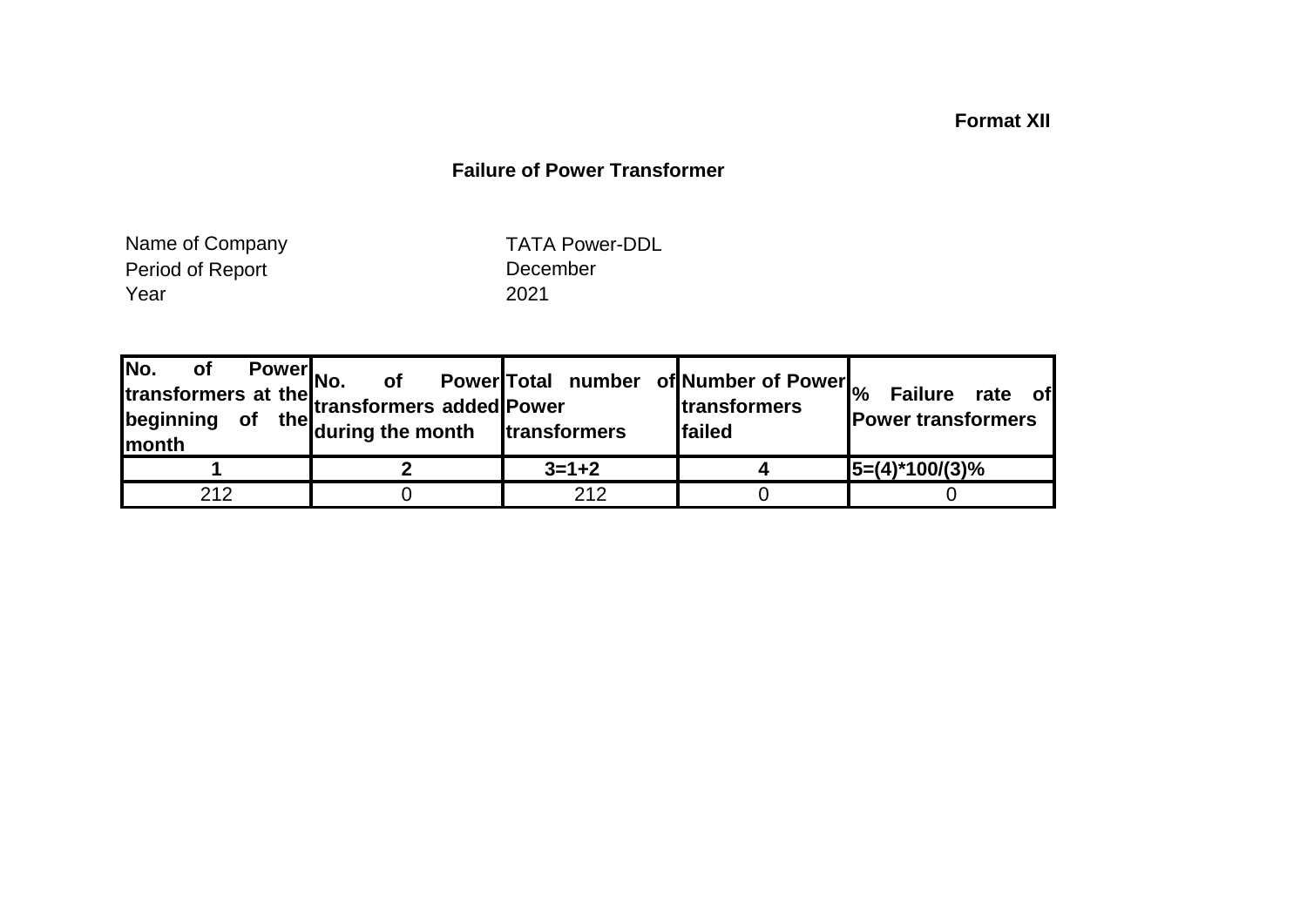#### **Summary of Overall Standards of Performance**

| Name of Company  |  |
|------------------|--|
| Period of Report |  |
| Year             |  |

December 2021 TATA Power-DDL

|                |                                                                                                                                                                                                                              |                                                                                                               | <b>Total Cases</b>          | <b>Complaints Attended</b>      |                            | <b>Standard of</b>                 |
|----------------|------------------------------------------------------------------------------------------------------------------------------------------------------------------------------------------------------------------------------|---------------------------------------------------------------------------------------------------------------|-----------------------------|---------------------------------|----------------------------|------------------------------------|
| SI.No.         | <b>Service Area</b>                                                                                                                                                                                                          | <b>Overall Standards</b><br>of Performance                                                                    | Received/<br>Reported       | Within<br><b>Specified Time</b> | <b>Beyond</b><br>specified | <b>Performance</b><br>achieved (%) |
| 1              |                                                                                                                                                                                                                              |                                                                                                               | (A)<br>Power Supply Failure |                                 | time                       | (C)                                |
| (i)            | failure<br>Continuous<br>power<br>affecting individual consumer and<br>group of consumer upto 100<br>connected at Low voltage supply,<br>the failure where<br>excluding<br>distribution transformer requires<br>replacement. |                                                                                                               | 16055                       | 16052                           | 3                          | 99.98                              |
| (ii)           | Continuous<br>failure<br>power<br>affecting<br>100<br>more<br>than<br>consumers connected at Low<br>voltage supply excluding the<br>failure<br>distribution<br>where<br>transformer<br>requires<br>replacement.              | At least 95% calls<br>received should be<br>rectified<br>within<br>prescribed time limits<br>under Schedule-1 | 3236                        | 3212                            | 24                         | 99.26                              |
| (iii)          | Continuous power supply failure<br>replacement<br>requiring<br>οf<br>distribution transformer.                                                                                                                               |                                                                                                               | 12                          | 11                              | $\mathbf{1}$               | 91.67                              |
| (iv)           | failure<br>Continuous<br>power<br>affecting consumers connected<br>through High Voltage Distribution<br>System (HVDS) and not covered<br>under (i) & (ii) above                                                              |                                                                                                               | 8525                        | 8520                            | 5                          | 99.94                              |
| (v)            | Continuous<br>scheduled<br>power<br>outages                                                                                                                                                                                  |                                                                                                               | 601                         | 599                             | 2                          | 99.67                              |
| (vi)           | Replacement of burnt meter or<br>stolen meter                                                                                                                                                                                |                                                                                                               | 274                         | 274                             | 0                          | 100.00                             |
|                |                                                                                                                                                                                                                              |                                                                                                               | Period of scheduled outage  |                                 |                            |                                    |
| 2              | Maximum duration in a single $A$ t<br>stretch                                                                                                                                                                                | least 95% of<br>cases resolved within                                                                         | 973                         | 973                             | $\mathbf 0$                | 100.00                             |
|                | Restoration of supply by 6:00 PM time limit                                                                                                                                                                                  |                                                                                                               | 973                         | 972                             | 1                          | 99.90                              |
| 3              | Faults in street light maintained<br>by the Licensee                                                                                                                                                                         | At least 90% cases<br>should be complied<br>within<br>prescribed<br>time limits                               | 11183                       | 11179                           | 4                          | 99.96                              |
|                |                                                                                                                                                                                                                              | Reliability                                                                                                   | Indices                     |                                 |                            |                                    |
|                | <b>SAIFI</b>                                                                                                                                                                                                                 | To be laid down by<br>Commission<br>the                                                                       | 0.112                       |                                 |                            |                                    |
| 4              | SAIDI                                                                                                                                                                                                                        | based on the targets<br>by<br>proposed<br>the                                                                 | 0.074                       |                                 |                            |                                    |
|                | CAIDI                                                                                                                                                                                                                        | Licensees                                                                                                     | 0.661                       |                                 |                            |                                    |
| 5              | Frequency variation                                                                                                                                                                                                          | To maintain supply<br>frequency<br>within<br>range as per IEGC                                                | 0                           | 0                               | 0                          |                                    |
| 6              | Voltage imbalance                                                                                                                                                                                                            | Maximum of 3% at<br>point<br>οf<br>commencement<br>οf<br>supply                                               | 0                           | 0                               | 0                          |                                    |
| $\overline{7}$ | Percentage billing mistakes                                                                                                                                                                                                  | Shall not exceeding<br>0.2%                                                                                   | 294                         | 268                             | $\pmb{0}$                  | 0.01                               |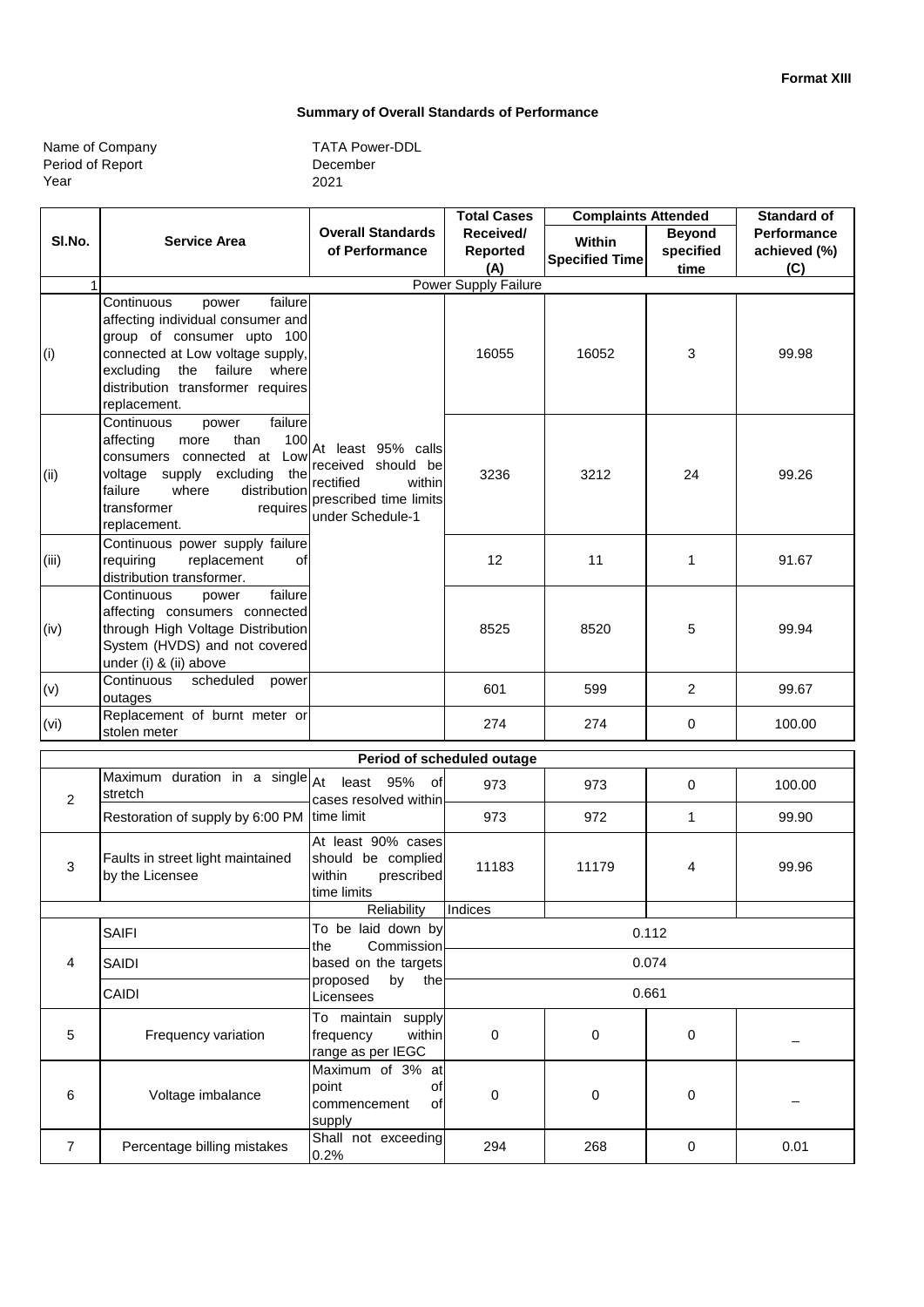#### **Compensation Details**

Name of Company Period of Report Year

December 2021 TATA Power-DDL

|                 | <b>Claimed</b>                                                                   |                                                                                                                                                     |              |                          | Payable/Paid                                           |                                                                              |                 |  |
|-----------------|----------------------------------------------------------------------------------|-----------------------------------------------------------------------------------------------------------------------------------------------------|--------------|--------------------------|--------------------------------------------------------|------------------------------------------------------------------------------|-----------------|--|
| SI.No.          | Event                                                                            | <b>Compensation specified for</b><br>violation of standard                                                                                          | No. of cases | <b>Amount</b><br>claimed | No. of cases in<br>which<br>compensation<br>is payable | <b>Amount</b><br>compensation compensation<br>payable in (Rs.) paid in (Rs.) | of Amount<br>οf |  |
| $\mathbf 1$     | Electricity<br>Connections                                                       |                                                                                                                                                     | 0            | 0                        | 0                                                      | 0                                                                            | 0               |  |
| (i)             | Electrified Areas                                                                | 1.5% of the demand charges<br>deposited by consumer for<br>each day of default.                                                                     | 0            | $\mathbf 0$              | $\mathbf 0$                                            | 0                                                                            | $\mathbf 0$     |  |
| (ii)            | Augmentation<br>Required                                                         | 1.5% of the demand charges<br>deposited by consumer for<br>each day of default                                                                      | 0            | $\mathbf 0$              | $\mathbf 0$                                            | 0                                                                            | 0               |  |
| (iii)           |                                                                                  | 1% of the amount deposited<br>Un-electrified Areas by developer/ applicants per<br>day of default.                                                  | 0            | $\mathbf 0$              | $\mathbf 0$                                            | 0                                                                            | $\mathbf 0$     |  |
| (iv)            | Connection denied<br>receipt<br>after<br>οf<br>payment<br>against<br>demand note | 1.5% of the demand charges<br>deposited by consumer for<br>each day of default                                                                      | 0            | $\mathbf 0$              | $\mathbf 0$                                            | 0                                                                            | 0               |  |
| (v)             | Connection<br>energized through<br>loop                                          | Rs.<br>500<br>kW<br>per<br>οf<br>sanctioned/contract demand                                                                                         | 0            | $\mathbf 0$              | $\mathbf 0$                                            | 0                                                                            | $\mathbf 0$     |  |
| $\overline{c}$  | <b>Transfer of Name</b>                                                          | Rs. 100 for each day of<br>default.                                                                                                                 | 0            | $\mathbf 0$              | $\mathbf 0$                                            | 0                                                                            | 0               |  |
| 3               | Load Reduction                                                                   | Rs. 100 for each day of<br>default.                                                                                                                 | $\mathbf 0$  | $\mathbf 0$              | $\mathbf 0$                                            | 0                                                                            | $\mathbf 0$     |  |
| 4               | Notice<br>for<br>of load                                                         | downward revision Rs. 500 for each case                                                                                                             | 0            | $\mathbf 0$              | 0                                                      | 0                                                                            | 0               |  |
| 5               | Change of category                                                               | Rs. 100 for each day of<br>default.                                                                                                                 | $\mathbf 0$  | $\mathbf 0$              | $\mathbf 0$                                            | 0                                                                            | $\mathbf 0$     |  |
| $6\overline{6}$ | Compiaints                                                                       | 10% of excess amount billed                                                                                                                         | $\pmb{0}$    | $\boldsymbol{0}$         | 0                                                      | 0                                                                            | 0               |  |
| $\overline{7}$  | Replacement<br>οf<br>meters                                                      | Rs.50 for each day of default                                                                                                                       | $\mathbf 0$  | $\mathbf 0$              | $\mathbf 0$                                            | 0                                                                            | $\Omega$        |  |
| 8               | Fault in street light<br>Licensee                                                | maintained by the Rs.75 for each day of default                                                                                                     | $\mathbf 0$  | $\mathbf 0$              | $\mathbf 0$                                            | 0                                                                            | $\mathbf 0$     |  |
| 9               | Voltage fluctuations<br>and complaints                                           |                                                                                                                                                     | 0            | $\mathbf 0$              | $\mathbf 0$                                            | 0                                                                            | $\mathbf 0$     |  |
| (i)             | Local problem                                                                    | Rs. 50 for each day of default                                                                                                                      | 0            | $\mathbf 0$              | $\mathbf 0$                                            | 0                                                                            | $\mathbf 0$     |  |
| (i)             | setting<br>Tap<br>οf<br>transformer                                              | Rs. 25 for each day of default                                                                                                                      | 0            | 0                        | 0                                                      | 0                                                                            | 0               |  |
| (iii)           | of<br>Repair<br>distribution<br>line<br>/transformer<br>capacitor                | Rs. 100 for each day of<br>default                                                                                                                  | 0            | 0                        | $\mathbf 0$                                            | 0                                                                            | $\mathbf 0$     |  |
| (iv)            | Installation and up-<br>gradation of HT/LT<br>System                             |                                                                                                                                                     | 0            | 0                        | $\mathbf 0$                                            | 0                                                                            | 0               |  |
| 10              | Power<br>supply<br>Failure                                                       | Rs. 10 per KW per hour of<br>sanctioned<br>contract<br>or<br>demand, as the case may be,<br>subject to maximum of Rs.<br>200 per hour per consumer. | 0            | 0                        | $\mathbf 0$                                            | $\pmb{0}$                                                                    | $\mathbf 0$     |  |
| 11              | <b>Total</b>                                                                     |                                                                                                                                                     | $\mathbf 0$  | $\boldsymbol{0}$         | $\mathbf 0$                                            | 0                                                                            | $\mathbf 0$     |  |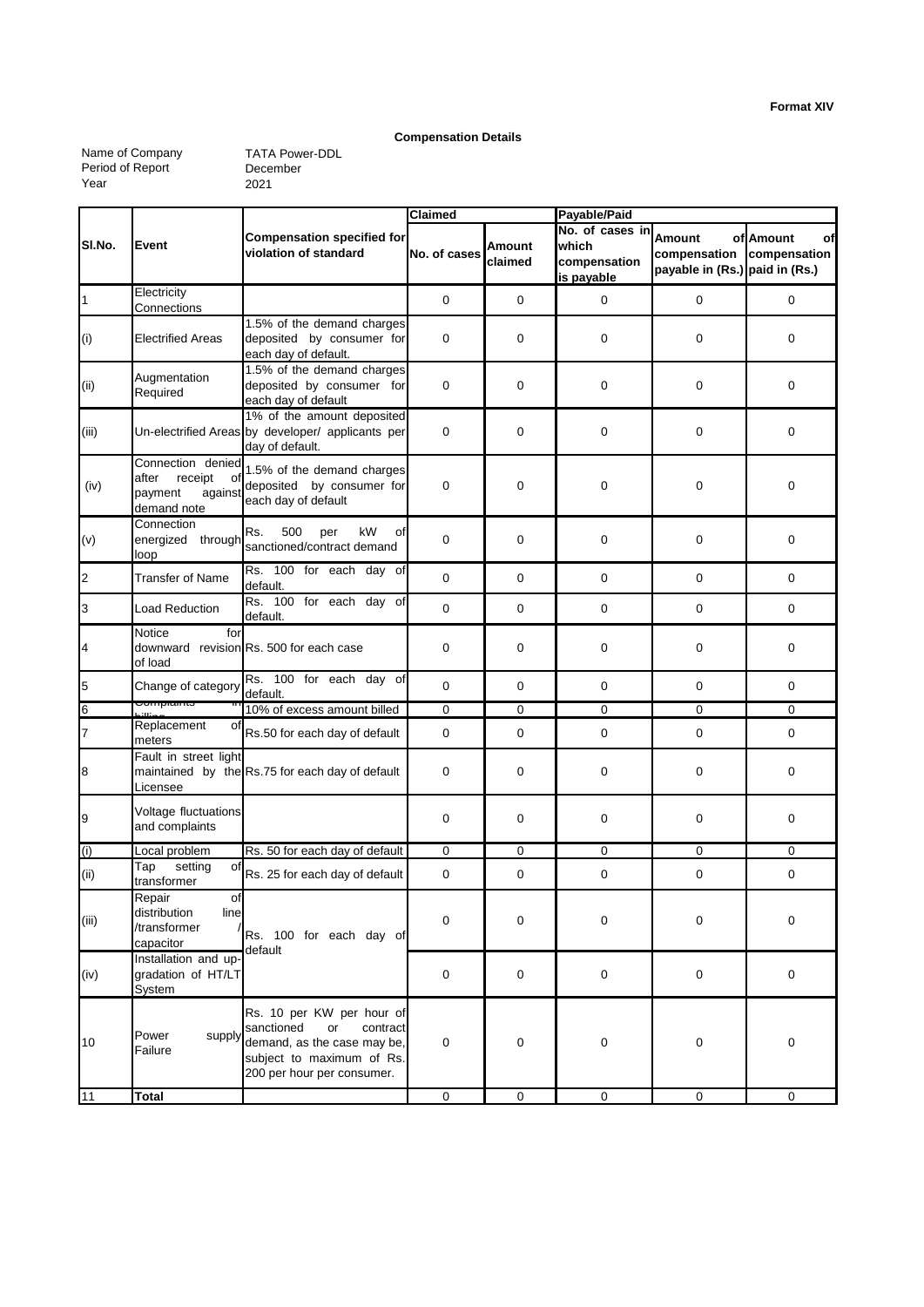**Format XV**

### **Unauthorised Use of Electricity**

Year Name of Company Period of Report

December 2021 TATA Power-DDL

| No. of<br>cases<br>booked | No. of cases where UUE is<br>established by the<br><b>Licensee</b> | No. of cases where<br>appeal filed by the<br>consumer before the<br><b>Appellate Authority</b> | No. of cases decided<br>by the Appellate<br><b>Authority in favour</b><br>of the Licensee | No. of cases<br>decided by the<br>Appellate<br><b>Authority in</b><br>favour of the<br>consumer |
|---------------------------|--------------------------------------------------------------------|------------------------------------------------------------------------------------------------|-------------------------------------------------------------------------------------------|-------------------------------------------------------------------------------------------------|
| 27                        | 51                                                                 |                                                                                                |                                                                                           |                                                                                                 |